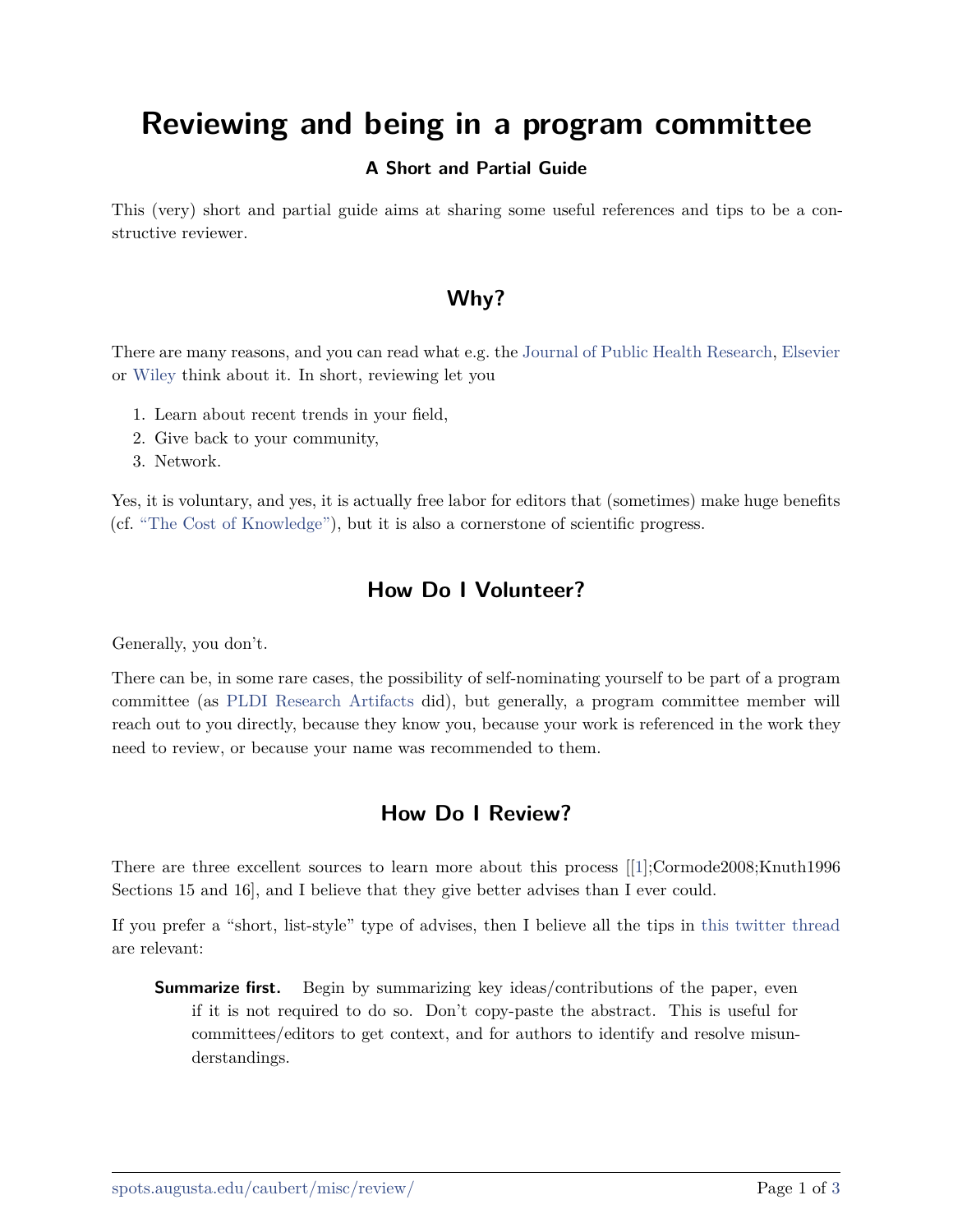- Let authors explain their work their way. Sometimes others will use different terminology to describe their work than you would use. As long as they are not strictly technically wrong, it's their right to do so, respect it! At most, passively suggest other descriptions.
- **Make the follow-up discussion easy.** If you are critiquing, or asking questions which need a response in a rebuttal, put them in a clear, numbered list of  $\lt 4$  points near the end of the review. Distinguish them explicitly from smaller nitpicks and asks, typos, etc.
- **Don't write reviews at the last minute.** If you agree to review, immediately budget some time to do so. Put it on your calendar! I like to write my reviews over at least 2 sittings, because sometimes opinions shift when you sleep on them.
- **Avoid borderline, unsubstantial reviews.** If you do not express any opinions, you are wasting everyone's time with your review! Find *something* to latch on to and give concrete feedback about.
- **Don't be afraid to have an opinion.** As an early-career scientist, it's easy to think your opinions are probably wrong. But you were asked to review because someone *wanted* your opinion! Express it and defend it! Conversely, always be open to changing your mind.
- **Never be selfish.** I shouldn't have to say this, but *never* treat reviewing as an opportunity to advance your own work. Doing so hurts us all, and embarrasses yourself. Only bring up your own work if it is truly technically relevant (which it sometimes is).
- **Look for reasons to accept papers.** Science is rarely perfect; procedural mistakes happen. Ask, could someone benefit from reading this? Is there something interesting to build on? Is it exciting? As long as a paper is not strictly technically wrong, imperfect is okay.
- **Remember the human.** If you are giving negative feedback, imagine a grad student reading it who has poured their heart and soul into the project. Always include some positives. Use wording like "this submission does not do X", rather than "the authors do not do X".

### **What Should I Do if I am a PC Member?**

Celebrate! And then, read a bit more about that process, probably [[2](#page-2-2)].

#### **How Secretive Should I Be?**

That is a difficult question, very field- and seniority-sensitive, I believe. There are legal obligations that you should revise, of course, but whether it is acceptable to ask high-level questions about the papers to colleagues or not is, as far as I know, a very personal matter.